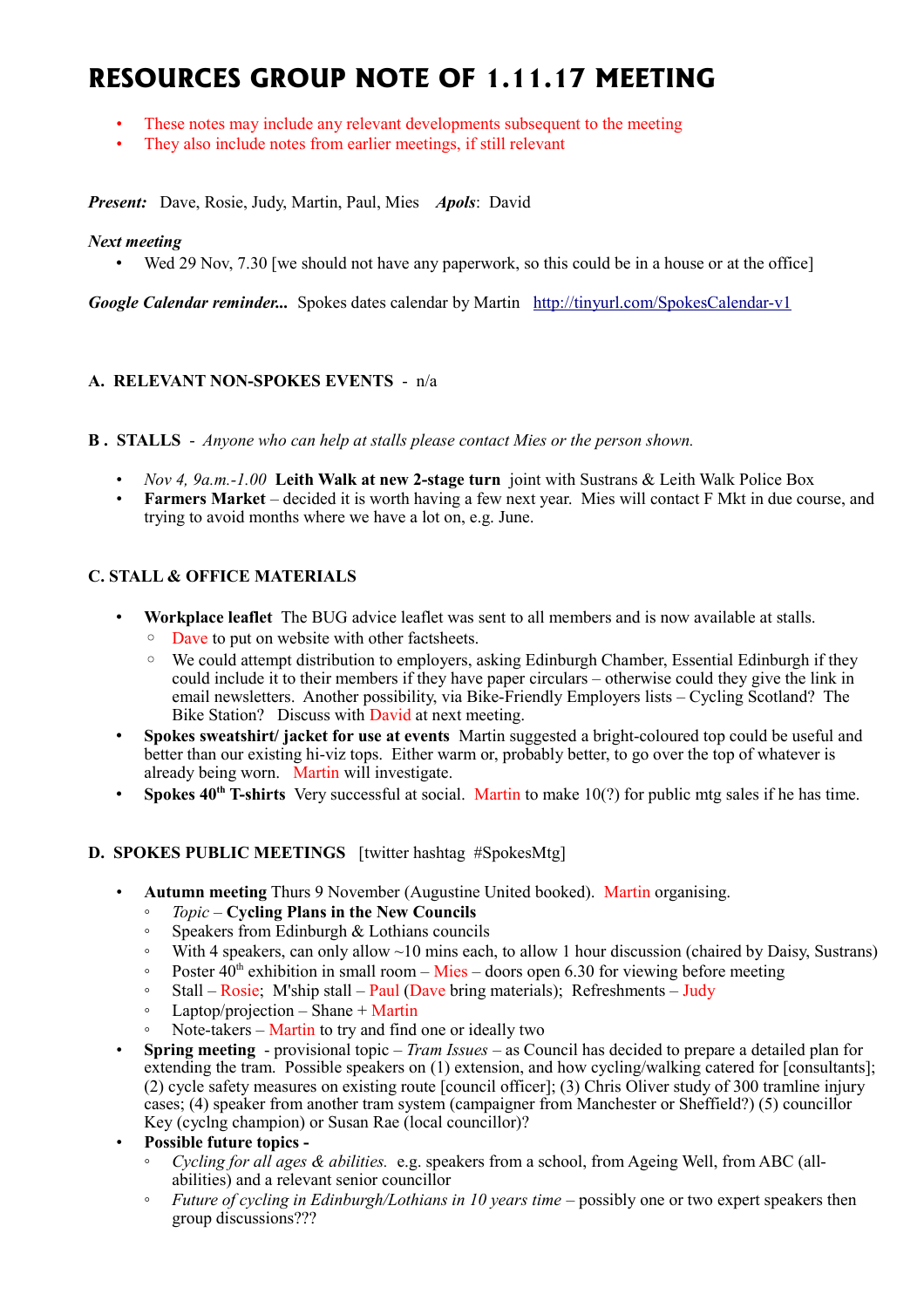# **E. SPOKES MAPS**

- **Edinburgh** (2016) Reprint now arrived (3000 again) with minor updates. Future big problems about what base map to use. Joe says Ed Uni social history map (MESH) may be an option  $\sim$  Joe has contacted David Langworth of maps group. Also, former spokes member Nick McWilliam, OpenStreets specialist, keen to discuss if can be used as base.
- **East Lothian** (2017) New edition on Polyart paper, cover price 6.95.
- **West Lothian** (2012) Still have big stock (print run was too high). No longer selling well at stalls. Really need new edition in 2018. Unclear who will do it – Tim not interested; David Gardiner possible.
- **Midlothian** (2015) Stock and age both ok.
- **Glasgow 3rd edition** now out, developed by Spokes & Go-Bike, 12500 copies paid for by council, and is available free (on ordinary paper) from Glasgow Council. We have a small supply. A paid-for printed polyart version is possible (and electronic) but we would need find an organiser/ producer/promotion person (no cartography skills needed), some payment possible..
- **Shops sales initiative** Paul had suggested we write to all bike shops with free sample map and order form. Maps group agreed. Dave to liaise with Peter (after mailout) to arrange letter and which shops.
- **Surplus maps** 1. Ed map: Mies organised distribution to schools etc. Now only 100 or so left? discuss at next meeting. 2. E Lothian: ~100 spares of the old edition. Dave to tweet to schools as in Midlothian; Judy will be the distribution contact . Would be useful to keep a note of what they will be used for.
- **Maps history**. Now have archive copies at least one of all Edinburgh and Lothians maps. Martin scanned all covers. Ian and Tim producing documents on map history, Dave to add pictures then go to website.

# **F. COMPETITIONS**

- [later] Dave has now sent 2017 '*Low Cost Improvement'* results to councils etc. Replies so far only from Midlothian and Waverley Stn.
- **2018 competition?** Ideas...
	- Recent cycling developments (big or small) that have improved *your* journeys
	- Brilliant ideas (on any subject) that came to you whilst you were cycling

## **G. SUPERMARKETS PROJECT**

- Dave emailed Joe no response. Michaela may be interested.
- **First stage** produce simple leaflet (A4 folded to A5 probably similar to the Bike Alert leaflet). Aimed to persuade shop managers *why* and *how* to provide good bike parking and access. Dave to contact David Gardiner re possible artwork.
- This leaflet would be funded by Spokes and sent to all members, so that those interested could use it to speak to their local shops/supermarket, as individuals on their own initiative.
- **Second stage**  to contact local regional managers of supermarket chains aim to find at least one to undertake an exemplary project covering all their stores. This action could potentially also tie in with locals from the above bullet point. This stage could be at a fairly basic level, or …
- Apply for funding, as an innovative project, as we did with the tenements project  $-e.g. SEStran$  or Cycling Scotland or SCSP cash (via Ed Council). This could include a more detailed brochure (design & production) and possibly covering time for the coordinator, e.g. making visits to store area managers, etc.
- **Report on our initial survey** is online at [spokes.org.uk](http://spokes.org.uk/) : documents : spokes projects : supermarkets or click here [www.spokes.org.uk/documents/papers-documents/supermarkets-project.](http://www.spokes.org.uk/documents/papers-documents/supermarkets-project)

#### **H. 40TH ANNIVERSARY – 2017** Twitter hashtag #Spokes40

- *NB these notes are written after the events*
- Mies, Martin, Rosie, Michaela organised the various materials and events. **Council reception** & **social helpers get-together** both very successful.
- **Exhibition** Now in Bike Coop and Bike Stn Mies coordinating more, including speaking to central library – see Mies's spreadsheet.
- **Slide presentation** & **videos** also available
- **Scottish Parliament**  Martin contacted Alison Johnstone MSP. Possible invitation-only event hosted by AJ ? [*Later:* Govt. called a debate on cycling, so Alison couldn't get another, but she mentioned our anniversary [in the debate](http://www.spokes.org.uk/2017/11/scottish-parliament-debates%EF%9A%B2and%EF%9A%B6%E2%80%8D%E2%99%80%EF%B8%8F/) and several other MSPs referred to Spokes].
- **Website** Dave has created a [website article](http://www.spokes.org.uk/2017/11/spokes-is-40/) and [history page f](http://www.spokes.org.uk/documents/odds-and-ends-may-be-exciting/spokes-history/)or easy access to all the 40<sup>th</sup> materials.